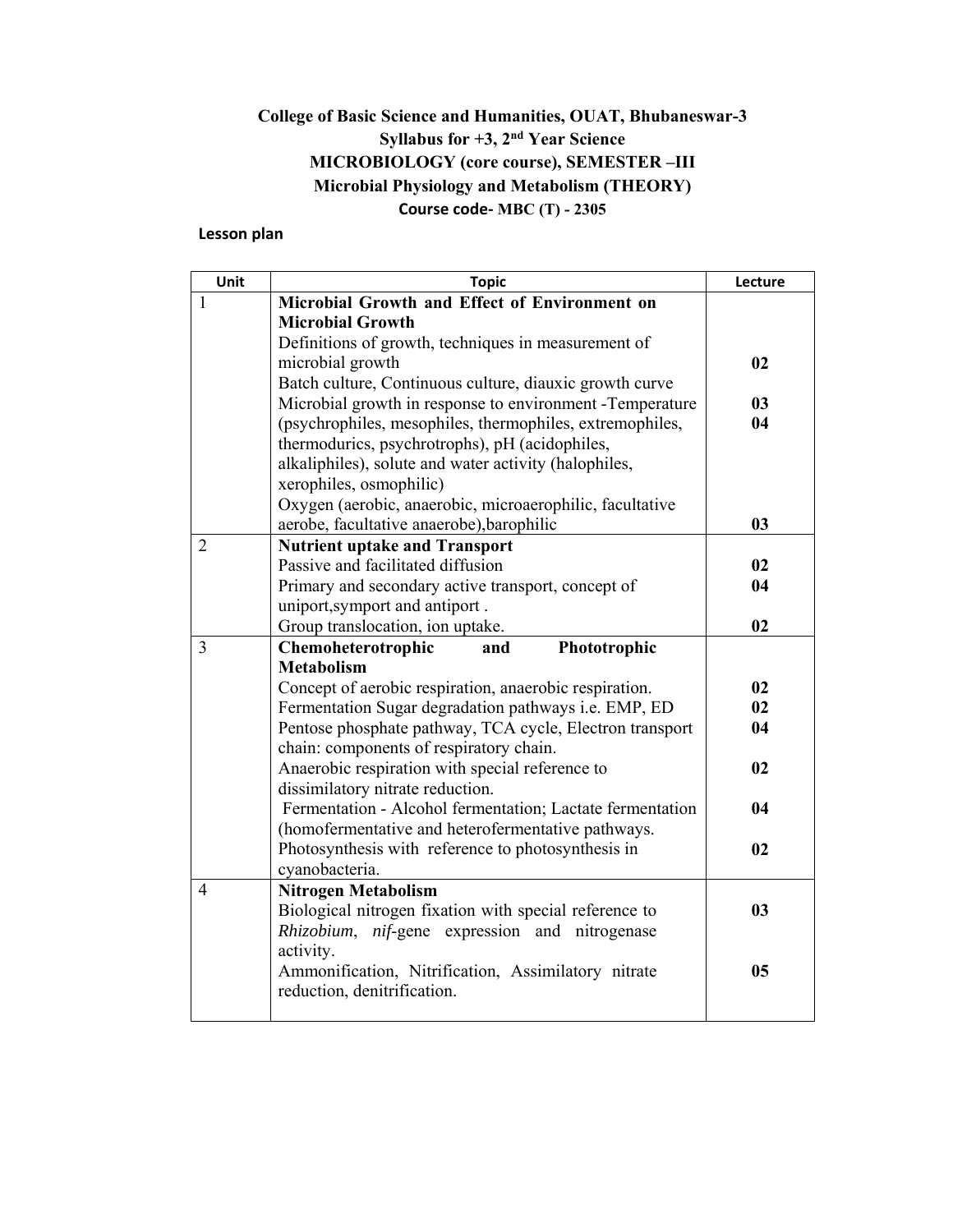## **College of Basic Science and Humanities, OUAT, Bhubaneswar-3 Syllabus for +3, 2nd Year Science MICROBIOLOGY (core course), SEMESTER –III Microbial Physiology and Metabolism (THEORY) Course code‐ MBC (T) - 2305**

# **Course breakup**

| LECTURE NO.    | <b>TOPICS TO BE COVERED</b>                                                             |
|----------------|-----------------------------------------------------------------------------------------|
|                | Definitions of growth,                                                                  |
| $\overline{2}$ | Techniques in measurement of                                                            |
|                | microbial growth                                                                        |
| 3              | Batch culture,                                                                          |
| $\overline{4}$ | Continuous culture,                                                                     |
| $\overline{5}$ | Diauxic growth curve                                                                    |
| 6              | Microbial growth in response to environment -Temperature (psychrophiles,<br>mesophiles, |
| $\overline{7}$ | Thermophiles, extremophiles, thermodurics, psychrotrophs),                              |
| $\overline{8}$ | pH (acidophiles, alkaliphiles),                                                         |
| $\overline{9}$ | Solute and water activity (halophiles, xerophiles, osmophilic)                          |
| 10             | Oxygen (aerobic, anaerobic, microaerophilic,                                            |
| 11             | facultative aerobe, facultative anaerobe)                                               |
| 12             | Barophilic                                                                              |
| 13             | Passive and facilitated diffusion                                                       |
| 14             | Passive and facilitated diffusion                                                       |
| 15             | Primary and secondary active transport,                                                 |
| 16             | Concept of uniport,                                                                     |
| 17             | Symport                                                                                 |
| 18             | Antiport                                                                                |
| 19             | Group translocation,                                                                    |
| 20             | Ion uptake.                                                                             |
| 21             | Concept of aerobic respiration,                                                         |
| 22             | Anaerobic respiration.                                                                  |
| 23             | Fermentation Sugar degradation pathways i.e. EMP, ED                                    |
| 24             | Pentose phosphate pathway,                                                              |
| 25             | TCA cycle                                                                               |
| 26             | Electron transport chain:                                                               |
| 27             | Components of respiratory chain.                                                        |
| 28             | Anaerobic respiration with special reference to dissimilatory nitrate                   |
|                | reduction.                                                                              |
| 29             | Anaerobic respiration with special reference to dissimilatory nitrate                   |
|                | reduction.                                                                              |
| 30             | Fermentation - Alcohol fermentation; and                                                |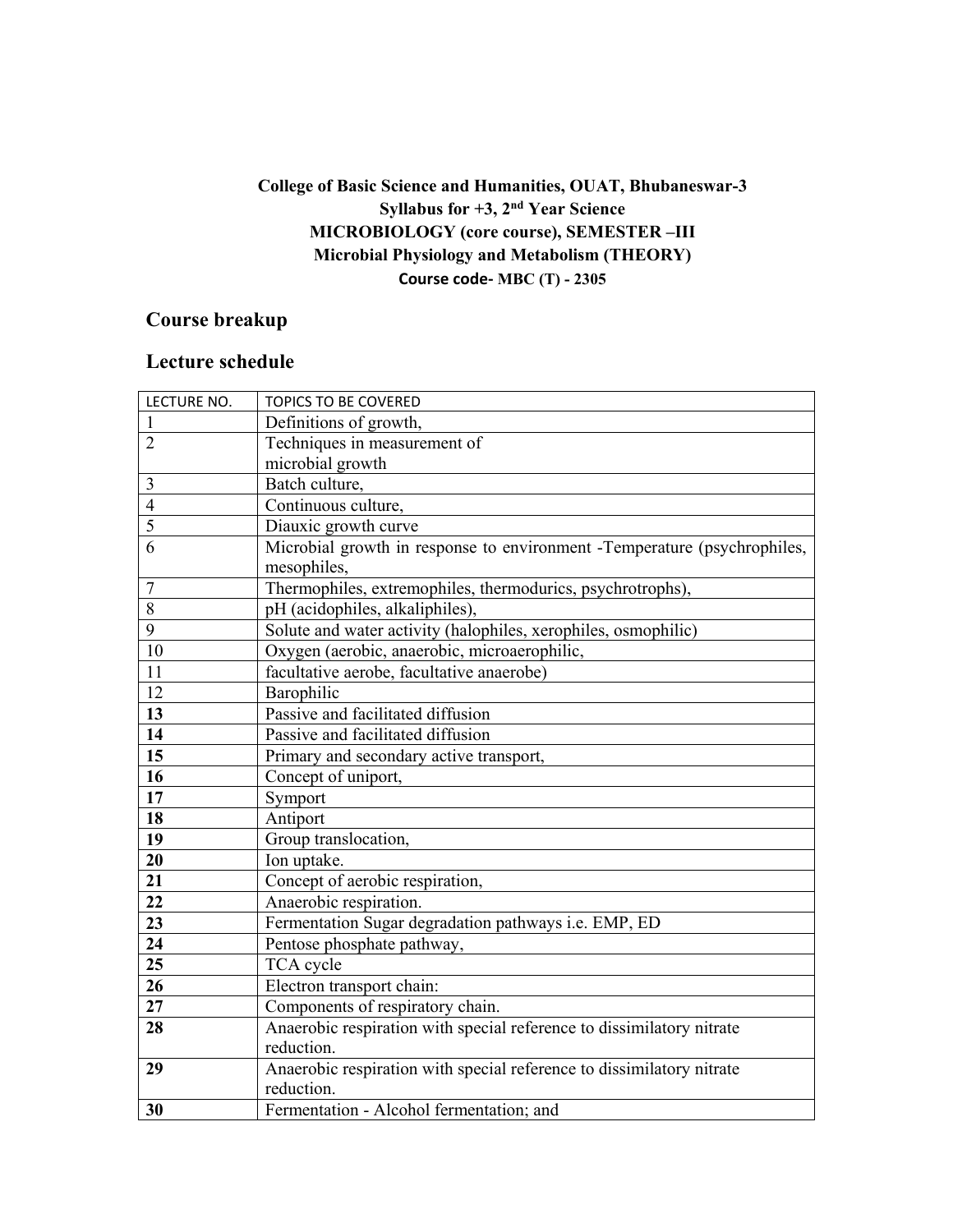| 31 | Fermentation - Alcohol fermentation                                |
|----|--------------------------------------------------------------------|
| 32 | Lactate fermentation (homofermentative                             |
| 33 | Heterofermentative pathways.                                       |
| 34 | Photosynthesis with reference to photosynthesis in cyanobacteria.  |
| 35 | Photosynthesis with reference to photosynthesis in cyanobacteria.  |
| 36 | Biological nitrogen fixation with special reference to Rhizobium,. |
|    |                                                                    |
| 37 | nif-gene expression and                                            |
| 38 | Nitrogenase activity                                               |
| 39 | Ammonification                                                     |
| 40 | Nitrification                                                      |
| 41 | Assimilatory nitrate reduction                                     |
| 42 | Assimilatory nitrate reduction                                     |
| 43 | Denitrification                                                    |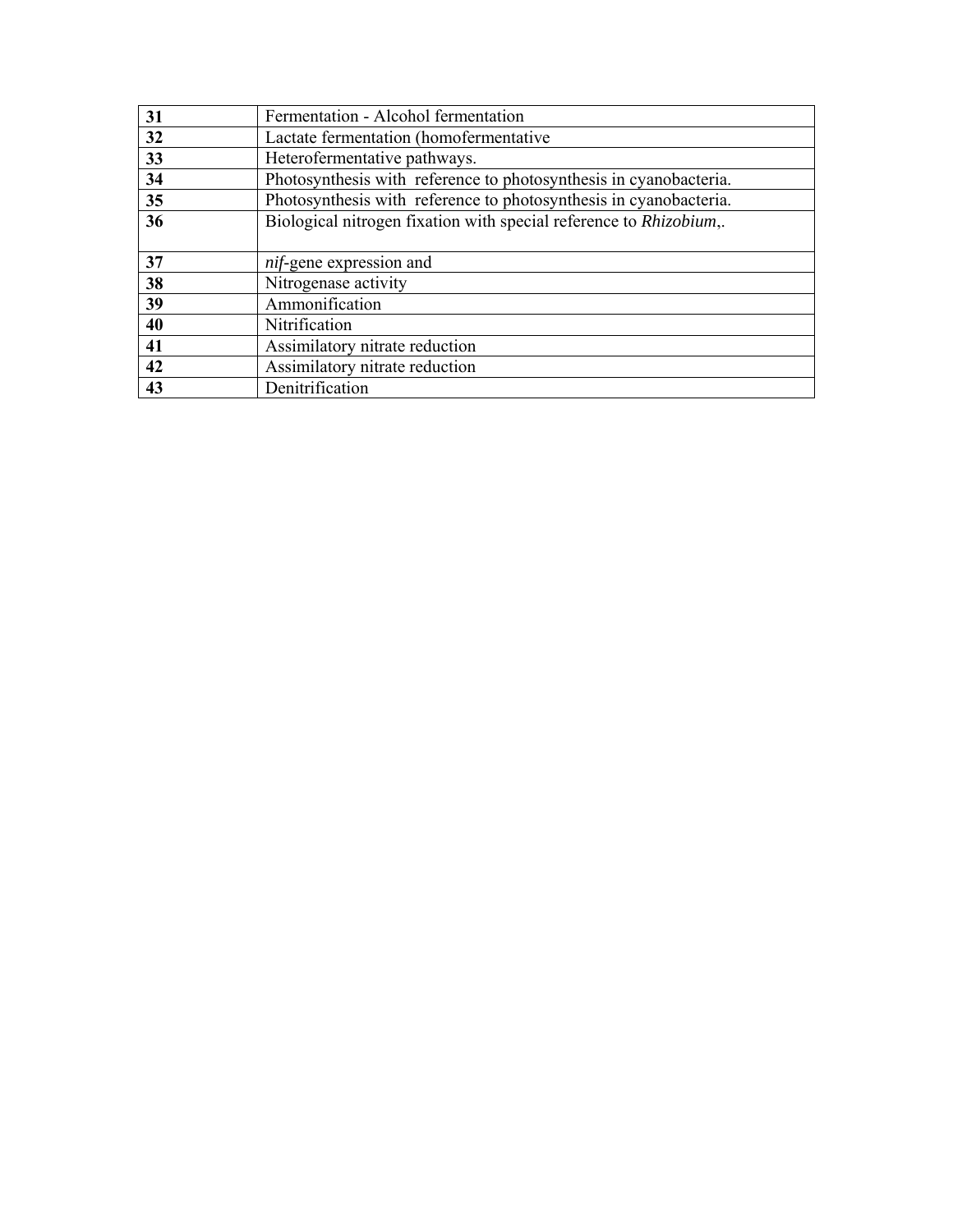## **College of Basic Science and Humanities, OUAT, Bhubaneswar-3**

## **Syllabus for +3, 2nd Year Science MICROBIOLOGY (core course), SEMESTER –III Cell Biology (THEORY) Course code- MBC(T) -2306**

### **Lesson plan**

| Unit           | <b>Topic</b>                                                                                      | lecture  |
|----------------|---------------------------------------------------------------------------------------------------|----------|
| 1              | Structure and organization of Cell                                                                |          |
|                | Cell Organization - Eukaryotic (Plant and animal cells)                                           | 01<br>03 |
|                | and<br>Prokaryotic<br>(Bacterial):<br>Structure<br>function<br>Plasma                             |          |
|                | Mitochondria, chloroplasts<br>membrane,<br>Cell Wall,<br>and                                      | 05       |
|                | peroxisomes Cytoskeleton; Nuclear organization (Eukaryotic and                                    |          |
|                | prokaryotic): Nuclear envelope, nuclear pore complex                                              | 02       |
|                | Nuclear lamina, Chromatin organization, Nucleolus.                                                | 01       |
| $\overline{2}$ | <b>Protein sorting and Transport</b><br>Ribosome, Endoplasmic Reticulum: Structure, targeting and | 02       |
|                | insertion of proteins in the ER                                                                   |          |
|                | Protein folding, processing in ER, smooth ER                                                      | 02       |
|                | Lipid synthesis, export of proteins                                                               | 02       |
|                | Lipids Golgi Apparatus - Organization, protein glycosylation,                                     | 02       |
|                | Protein sorting and export from Golgi Apparatus, Lysosomes                                        | 02       |
| 3              | <b>Cell signaling</b>                                                                             |          |
|                | Signaling molecules and their receptors                                                           | 02       |
|                | Function of cell surface receptors                                                                | 02       |
|                | Pathways of intra-cellular receptors – Cyclic AMP pathway                                         | 04       |
|                | Cyclic GMP and MAP kinase pathway.                                                                | 02       |
| 4              | <b>Cell Cycle, Cell Death and Cell Renewal</b><br>Eukaryotic cell cycle and its regulation        | 02       |
|                |                                                                                                   |          |
|                | Mitosis and Meiosis (Molecular basis)                                                             | 03       |
|                | Development of cancer, causes and types                                                           | 03       |
|                | Programmed cell death                                                                             | 02       |
|                | Stem cells: Embryonic stem cell, induced pleuripotent stem cells.                                 | 02       |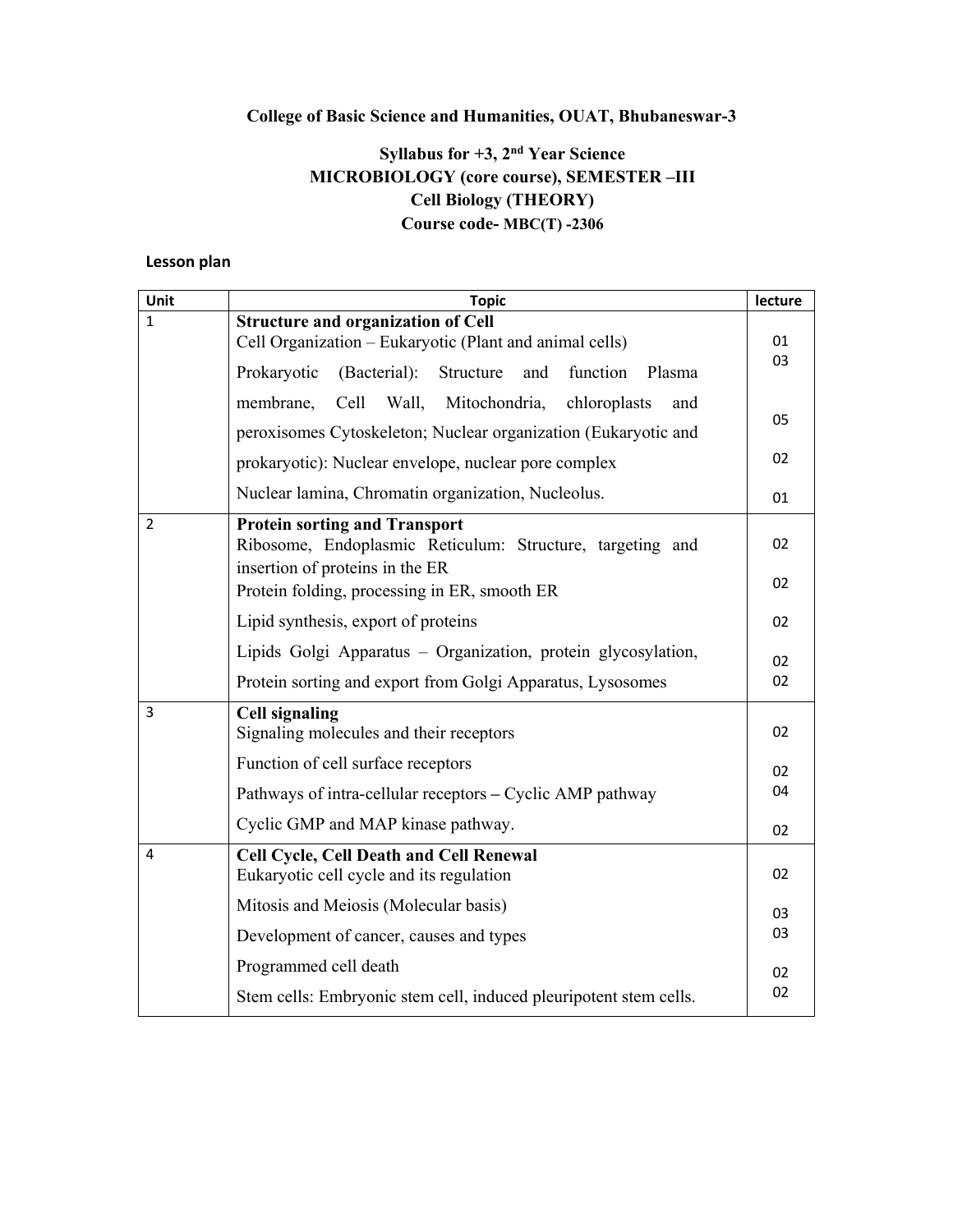## **College of Basic Science and Humanities, OUAT, Bhubaneswar-3 Syllabus for +3, 2nd Year Science MICROBIOLOGY (core course), SEMESTER –III Cell Biology (THEORY) Course code- MBC(T) -2306**

# **Course breakup**

| <b>LECTURE</b> | <b>TOPICS TO BE COVERED</b>                                                                  |
|----------------|----------------------------------------------------------------------------------------------|
| NO.<br>1       | Cell Organization - Eukaryotic (Plant and animal cells)                                      |
| 2              | Prokaryotic (Bacterial): Structure and function Plasma membrane                              |
| 3              | Cell Wall, Mitochondria                                                                      |
| 4              | Chloroplasts and peroxisomes                                                                 |
| 5              | Cytoskeleton                                                                                 |
| 6              | Cytoskeleton                                                                                 |
| 7              | Nuclear organization (Eukaryotic and prokaryotic)                                            |
| 8              | Nuclear organization (Eukaryotic and prokaryotic)                                            |
| 9              | Nuclear envelope                                                                             |
| 10             | Nuclear pore complex                                                                         |
| 11             | Nuclear lamina, Chromatin organization, Nucleolus.                                           |
| 12             | Nuclear lamina, Chromatin organization, Nucleolus.                                           |
| 13             | Ribosome, Endoplasmic Reticulum: Structure, targeting and insertion of<br>proteins in the ER |
| 14             | Ribosome, Endoplasmic Reticulum: Structure, targeting and insertion of<br>proteins in the ER |
| 15             | Protein folding, processing in ER, smooth ER                                                 |
| 16             | Protein folding, processing in ER, smooth ER                                                 |
| 17             | Lipid synthesis, export of proteins                                                          |
| 18             | Lipid synthesis, export of proteins                                                          |
| 19             | Lipids Golgi Apparatus - Organization, protein glycosylation                                 |
| 20             | Lipids Golgi Apparatus - Organization, protein glycosylation                                 |
| 21             | Protein sorting and export from Golgi Apparatus                                              |
| 22             | Lysosomes                                                                                    |
| 23             | Signaling molecules and their receptors                                                      |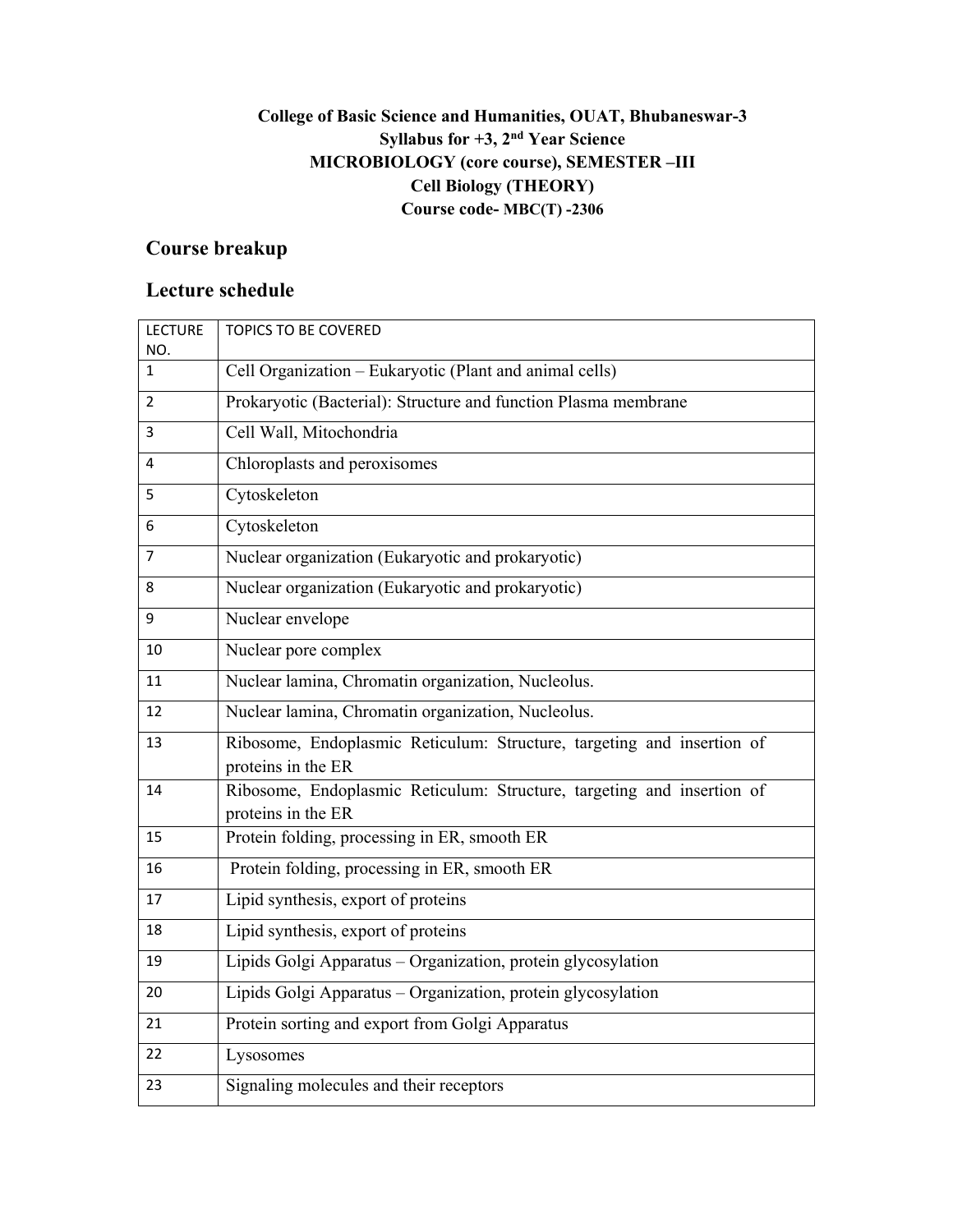| 24 | Signaling molecules and their receptors                          |
|----|------------------------------------------------------------------|
| 25 | Function of cell surface receptors                               |
| 26 | Function of cell surface receptors                               |
| 27 | Pathways of intra-cellular receptors - Cyclic AMP pathway        |
| 28 | Pathways of intra-cellular receptors - Cyclic AMP pathway        |
| 29 | Pathways of intra-cellular receptors - Cyclic AMP pathway        |
| 30 | Pathways of intra-cellular receptors - Cyclic AMP pathway        |
| 31 | Cyclic GMP and MAP kinase pathway                                |
| 32 | Cyclic GMP and MAP kinase pathway                                |
| 33 | Eukaryotic cell cycle and its regulation                         |
| 34 | Eukaryotic cell cycle and its regulation                         |
| 35 | Mitosis and Meiosis (Molecular basis)                            |
| 36 | Mitosis and Meiosis (Molecular basis)                            |
| 37 | Mitosis and Meiosis (Molecular basis)                            |
| 38 | Development of cancer, causes and types                          |
| 39 | Development of cancer, causes and types                          |
| 40 | Development of cancer, causes and types                          |
| 41 | Programmed cell death                                            |
| 42 | Programmed cell death                                            |
| 43 | Stem cells: Embryonic stem cell, induced pleuripotent stem cells |
| 44 | Stem cells: Embryonic stem cell, induced pleuripotent stem cells |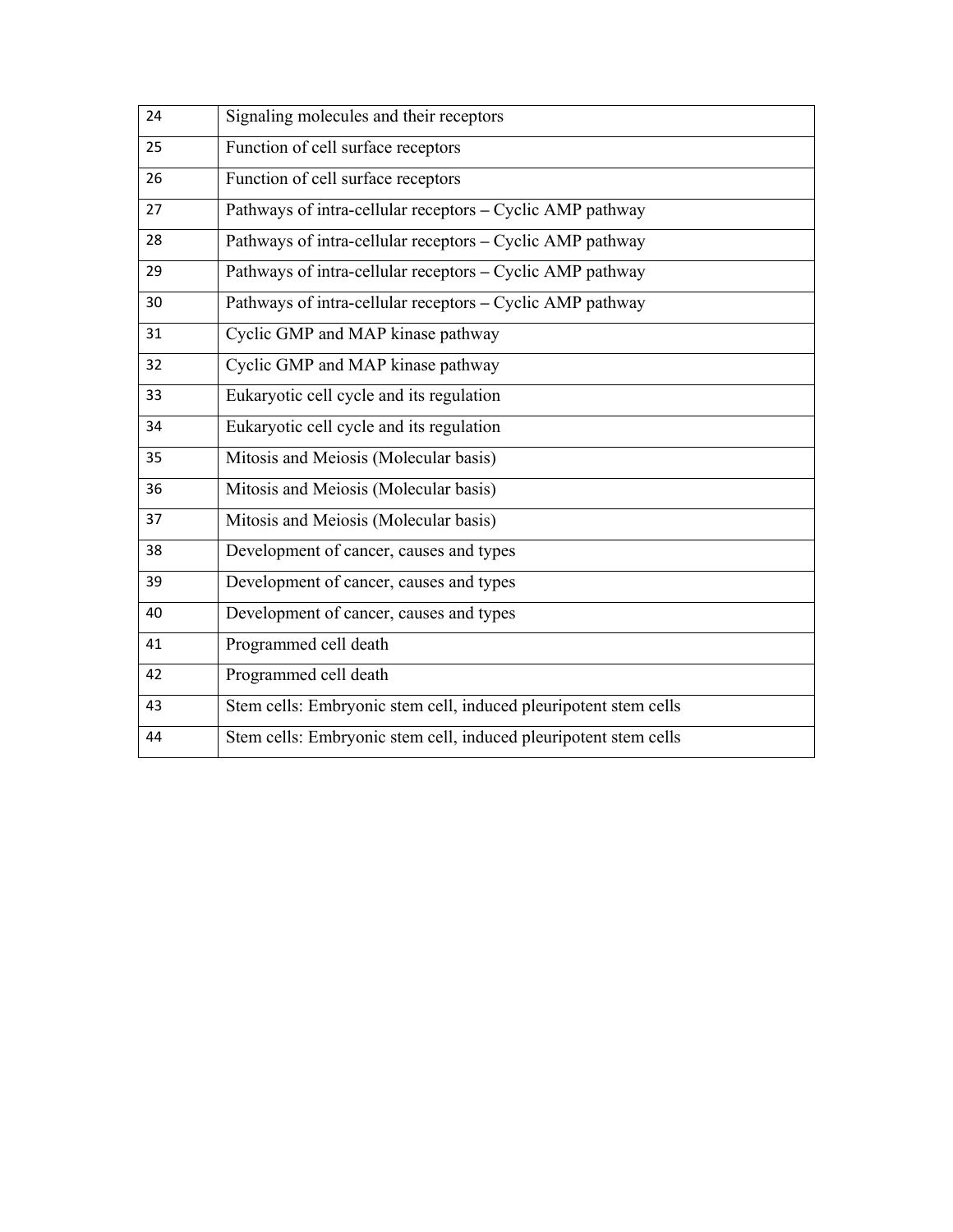## **College of Basic Science and Humanities, OUAT, Bhubaneswar-3 Syllabus for +3, 2nd Year Science MICROBIOLOGY (core course), SEMESTER –III Molecular Biology (THEORY) Course code- MBC(T) -2307**

### **LESSON PLAN**

| Unit                    | <b>Topic Title</b>                                                                             | Lecture        |
|-------------------------|------------------------------------------------------------------------------------------------|----------------|
|                         |                                                                                                |                |
| $\mathbf{1}$            | <b>Genetic Material (DNA and RNA)</b><br>DNA structure and types, Double helical model of DNA. | 03             |
|                         | Evidences of DNA and RNA as genetic material.                                                  | 02             |
|                         | Organization of DNA in prokaryotes and eukaryotes.                                             | 02             |
|                         | Extra chromosomal DNA.                                                                         | 01             |
|                         | Mechanism of DNA replication, various models of DNA replication: rolling                       | 02             |
|                         | circle, $\Theta$ (theta) mode of replication.                                                  |                |
|                         | Mismatch and excision repair, RNA structure and types.                                         | 02             |
| $\overline{2}$          | <b>Transcriptional and Post-Transcriptional Processing</b>                                     |                |
|                         | Transcription: Definition, promoter, RNA Polymerase and the                                    | 03             |
|                         | transcription unit.                                                                            |                |
|                         | Transcription: RNA polymerases, general Transcription factors.                                 | 02             |
|                         | Concept of introns and exons.                                                                  | 0 <sub>1</sub> |
|                         | RNA splicing, Polyadenylation and capping, Processing of rRNA,                                 | 04             |
|                         | RNA interference: si RNA, mi RNA and its significance.                                         |                |
| $\overline{3}$          | <b>Translation (Prokaryotes and Eukaryotes)</b>                                                |                |
|                         | Mechanism of Translation: Charging of tRNA, aminoacyl tRNA                                     | 04             |
|                         | synthetases.                                                                                   |                |
|                         | Mechanisms of initiation, elongation and termination of polypeptides                           | 04             |
|                         | in both prokaryotes and eukaryotes.                                                            |                |
|                         | Inhibitors of protein synthesis in prokaryotes and eukaryote.                                  | 04             |
| $\overline{\mathbf{4}}$ | <b>Regulation of gene Expression in Prokaryotes and Eukaryotes</b>                             |                |
|                         | Principles of transcriptional regulation.                                                      | 02             |
|                         | Regulation at initiation with examples from lac and trp operons.                               | 04             |
|                         | Changes in Chromatin Structure-DNA methylation and Histone                                     | 04             |
|                         | Acetylation mechanisms.                                                                        |                |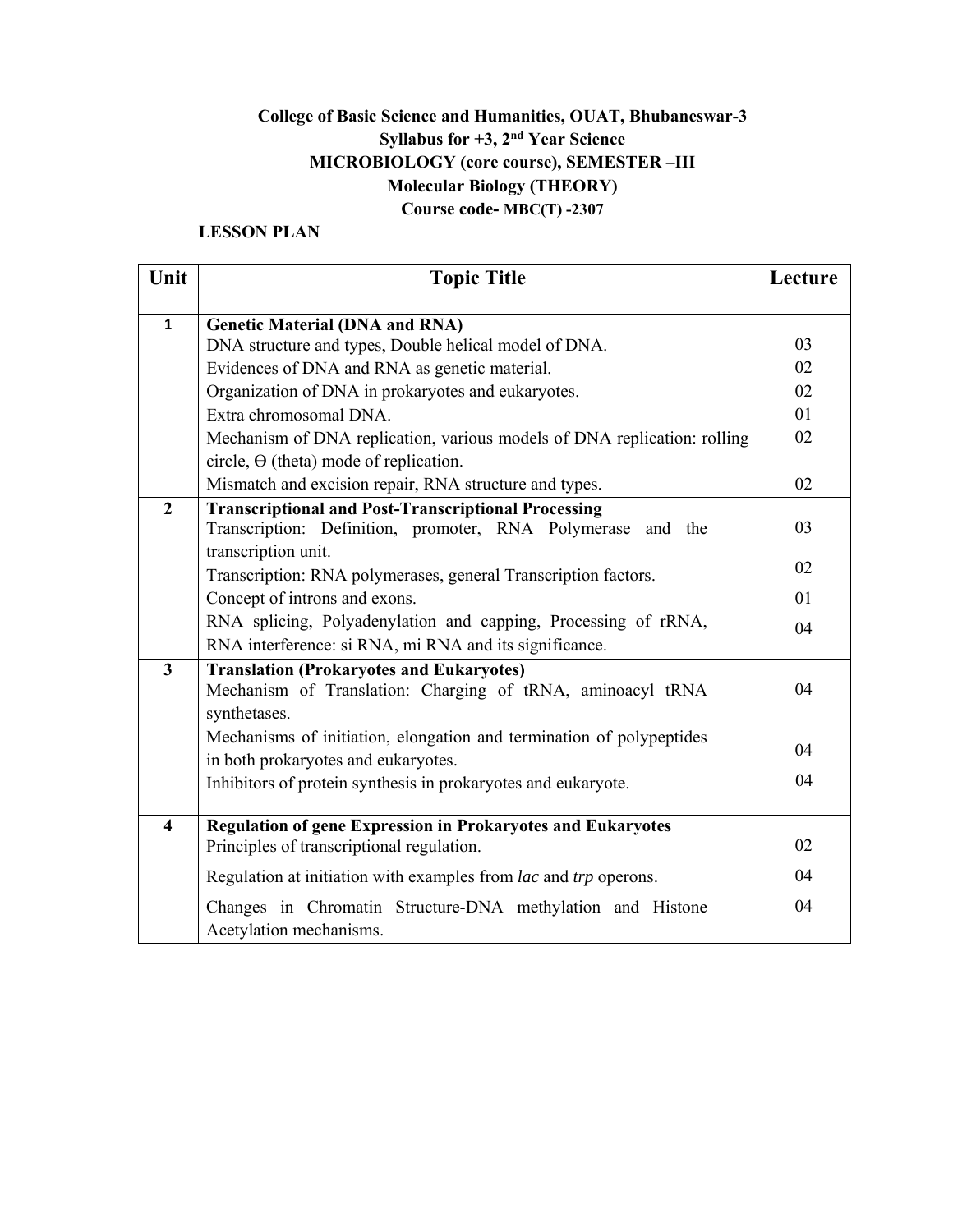## **College of Basic Science and Humanities, OUAT, Bhubaneswar-3 Syllabus for +3, 2nd Year Science MICROBIOLOGY (core course), SEMESTER –III Molecular Biology (THEORY)**

# **Course breakup**

| Lecture             | Topics to be covered                                                                     |
|---------------------|------------------------------------------------------------------------------------------|
| No.<br>$\mathbf{1}$ | DNA structure and types                                                                  |
|                     |                                                                                          |
| $\overline{2}$      | DNA structure and types                                                                  |
| 3                   | Double helical model of DNA.                                                             |
| 4                   | Evidences of DNA and RNA as genetic material.                                            |
| 5                   | Evidences of DNA and RNA as genetic material.                                            |
| 6                   | Organization of DNA in prokaryotes and eukaryotes.                                       |
| 7                   | Organization of DNA in prokaryotes and eukaryotes.                                       |
| 8                   | Extra chromosomal DNA.                                                                   |
| 9                   | Mechanism of DNA replication                                                             |
| 10                  | Various models of DNA replication: rolling circle, $\Theta$ (theta) mode of replication. |
| 11                  | Mismatch and excision repair                                                             |
| 12                  | RNA structure and types.                                                                 |
| 13                  | Principles of transcriptional regulation.                                                |
| 14                  | Principles of transcriptional regulation.                                                |
| 15                  | Principles of transcriptional regulation.                                                |
| 16                  | Regulation at initiation with examples from lac and trp operons.                         |
| 17                  | Regulation at initiation with examples from lac and trp operons.                         |
| 18                  | Regulation at initiation with examples from lac and trp operons.                         |
| 19                  | Changes in Chromatin Structure                                                           |
| 20                  | Changes in Chromatin Structure-DNA methylation                                           |
| 21                  | Histone Acetylation mechanisms.                                                          |
| 22                  | Histone Acetylation mechanisms.                                                          |

| 23 | Transcription: Definition, promoter, RNA Polymerase and the transcription |
|----|---------------------------------------------------------------------------|
|    | unit.                                                                     |
| 24 | Transcription: Definition, promoter, RNA Polymerase and the transcription |
|    | unit.                                                                     |
| 25 | Transcription: Definition, promoter, RNA Polymerase and the transcription |
|    | unit.                                                                     |
| 26 | Transcription: RNA polymerases                                            |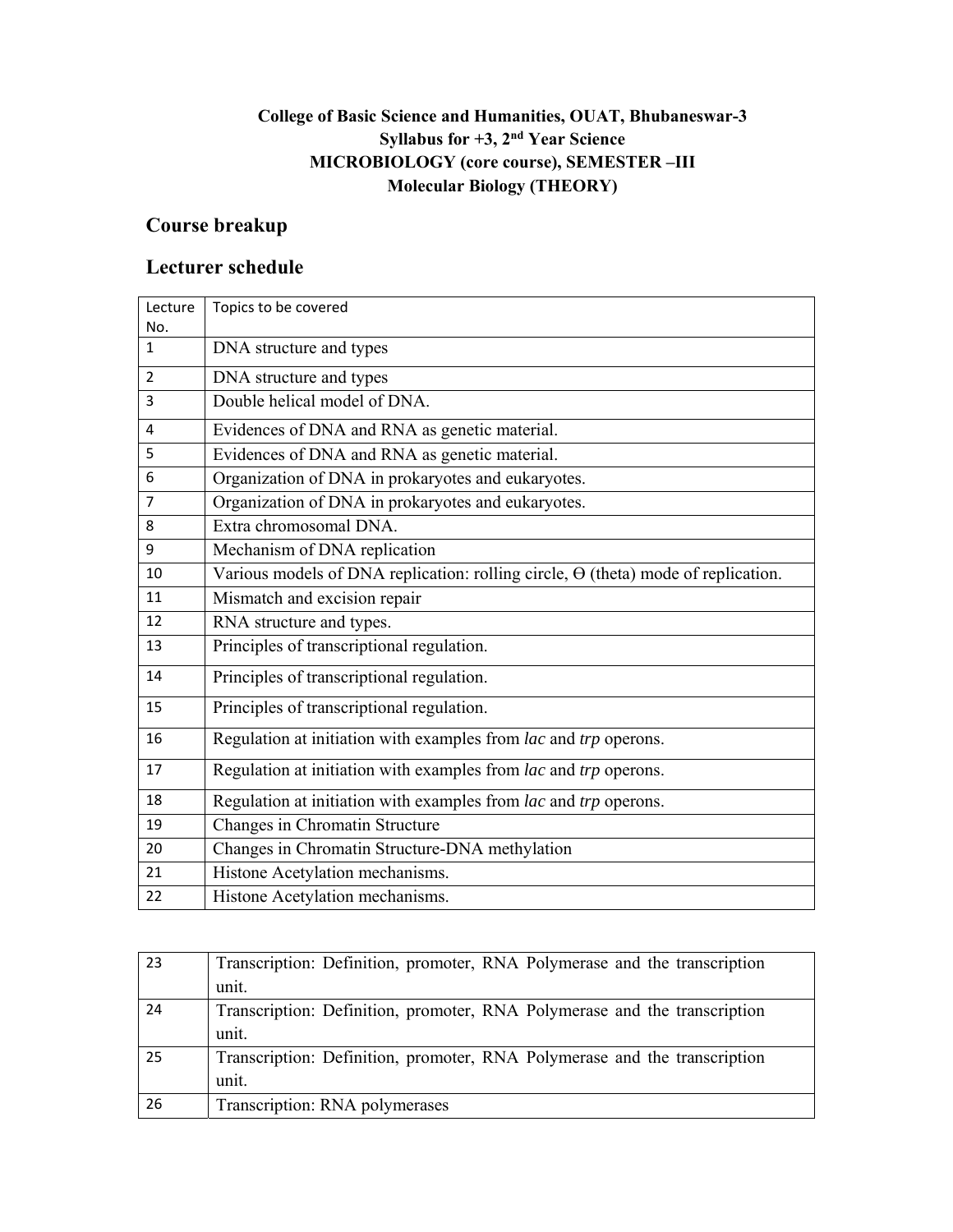| 27 | General Transcription factors.                                               |
|----|------------------------------------------------------------------------------|
| 28 | Concept of introns and exons.                                                |
| 29 | RNA splicing                                                                 |
| 30 | Polyadenylation and capping                                                  |
| 31 | Processing of rRNA                                                           |
| 32 | RNA interference: si RNA, mi RNA and its significance.                       |
| 33 | Mechanism of Translation: Charging of tRNA                                   |
| 34 | Mechanism of Translation: Charging of tRNA                                   |
| 35 | Aminoacyl tRNA synthetases.                                                  |
| 36 | Aminoacyl tRNA synthetases.                                                  |
| 37 | Mechanisms of initiation, elongation and termination of polypeptides in both |
|    | prokaryotes and eukaryotes.                                                  |
| 38 | Mechanisms of initiation, elongation and termination of polypeptides in both |
|    | prokaryotes and eukaryotes.                                                  |
| 39 | Mechanisms of initiation, elongation and termination of polypeptides in both |
|    | prokaryotes and eukaryotes.                                                  |
|    | Inhibitors of protein synthesis in prokaryotes and eukaryote.                |
| 40 | Mechanisms of initiation, elongation and termination of polypeptides in both |
|    | prokaryotes and eukaryotes.                                                  |
| 41 | Inhibitors of protein synthesis in prokaryotes and eukaryote.                |
| 42 | Inhibitors of protein synthesis in prokaryotes and eukaryote.                |
| 43 | Inhibitors of protein synthesis in prokaryotes and eukaryote.                |
| 44 | Inhibitors of protein synthesis in prokaryotes and eukaryote.                |

## **College of Basic Science and Humanities, OUAT, Bhubaneswar-3 Syllabus for +3, 2nd Year Science MICROBIOLOGY (Skill Enhancement Course), SEMESTER –III Biofertilizers and Biopesticides (THEORY) Course code- MBS -2301**

#### **Lesson plan**

| Unit         | <b>Topic</b>                                                                                                                                                                                                                                                                                                                              | Lectures             |
|--------------|-------------------------------------------------------------------------------------------------------------------------------------------------------------------------------------------------------------------------------------------------------------------------------------------------------------------------------------------|----------------------|
| 1            | <b>Symbiotic Nirogen fixers</b><br>Symbiotic N <sub>2</sub> fixers: Rhizobium - Isolation,<br>characteristics, types, inoculum production and<br>field application,<br>legume/pulses plants,<br>Anabaena azollae - Isolation, characterization,<br>mass multiplication,<br>Role in rice cultivation, Crop response, field<br>application. | 02<br>01<br>02<br>03 |
| $\mathbf{z}$ | <b>Non - Symbiotic Nitrogen Fixers</b><br>Free living Azospirillum - free isolation,<br>characteristics, mass inoculum production and<br>field application.                                                                                                                                                                               | 04                   |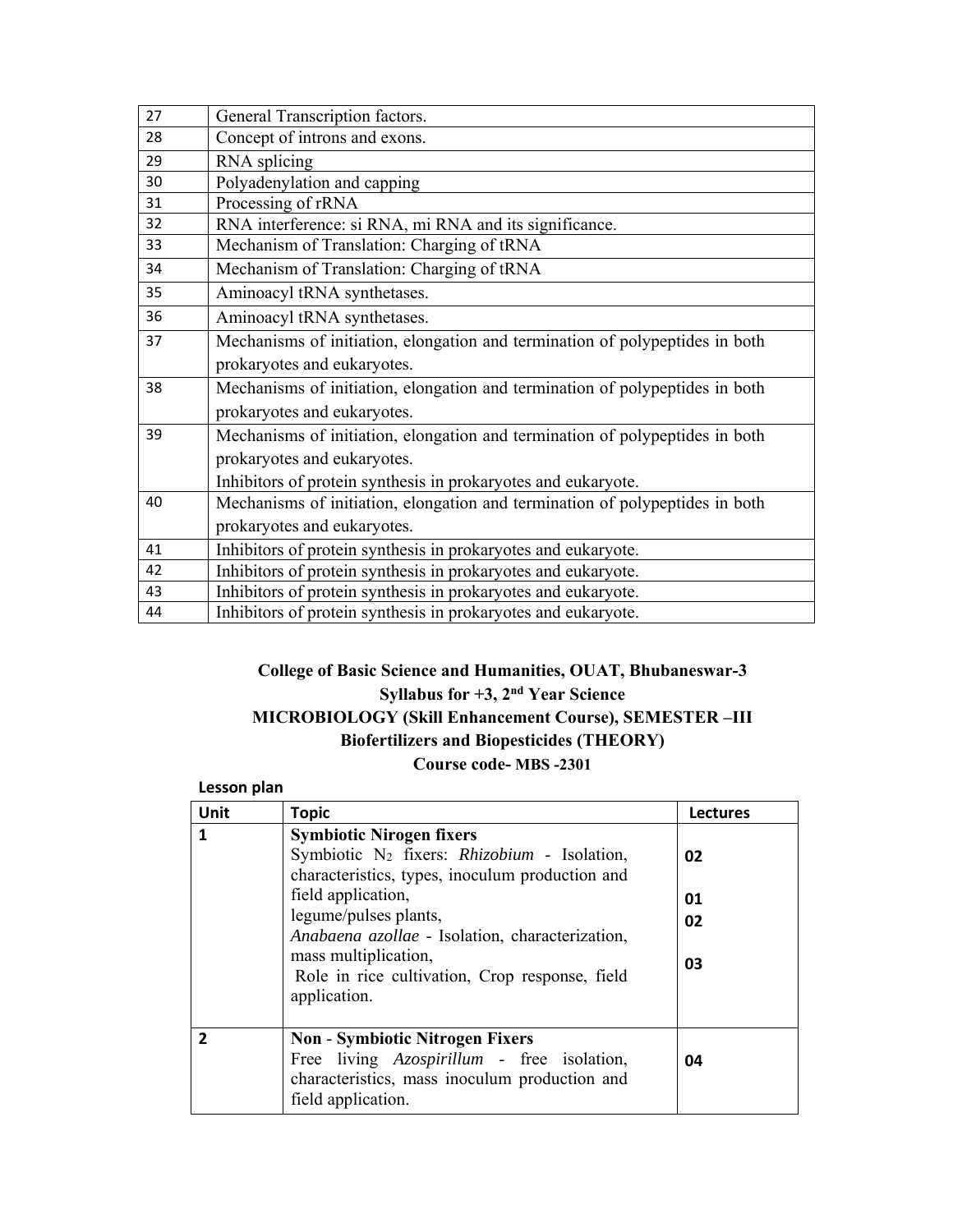|   | <i>Azotobacter</i> - free isolation, characteristics,<br>mass inoculum production and<br>field<br>application.                                                                          | 04       |
|---|-----------------------------------------------------------------------------------------------------------------------------------------------------------------------------------------|----------|
| 3 | <b>Phosphate Solubilizers</b><br>Phosphate solubilizing microbes - Isolation,<br>characterization, mass inoculum production,<br>field application.                                      | 02       |
|   | Importance of mycorrizal inoculums, types of<br><i>mycorrhizae</i> and associated plants, Mass<br>inoculums,<br>Production of VAM, field applications of<br><i>mycorrhizae</i> and VAM. | 03<br>03 |
|   |                                                                                                                                                                                         |          |
| 4 | <b>Bioinsecticides</b><br>General account of microbes used as bioinsecticides<br>and their advantages over synthetic pesticides,                                                        | 03       |
|   | <i>Bacillus thuringiensis:</i> production, Field applications,                                                                                                                          | 03       |
|   | Virus biocontrol,<br>Fungal biocontrol                                                                                                                                                  | 02       |
|   |                                                                                                                                                                                         | 02       |

## **College of Basic Science and Humanities, OUAT, Bhubaneswar-3 Syllabus for +3, 2nd Year Science MICROBIOLOGY (core course), SEMESTER –III Biofertilizers and Biopesticides (THEORY) Course code- MBS -2301**

# **Course breakup**

| <b>LECTURE</b> | <b>TOPICS TO BE COVERED</b>                                                     |
|----------------|---------------------------------------------------------------------------------|
| NO.            |                                                                                 |
| 1              | Symbiotic N <sub>2</sub> fixers: Rhizobium - Isolation, characteristics, types, |
|                | inoculum production and field application                                       |
| $\mathfrak{p}$ | Rhizobium - Isolation, characteristics, types, inoculum production and field    |
|                | application                                                                     |
| 3              | legume/pulses plants                                                            |
| 4              | Anabaena azollae - Isolation, characterization, mass multiplication             |
| 5              | <i>Anabaena azollae</i> - Isolation, characterization, mass multiplication      |
| 6              | Role in rice cultivation                                                        |
| 7              | Crop response,                                                                  |
| 8              | Field application.                                                              |
| 9              | Free living Azospirillum - free isolation                                       |
| 10             | Azospirillum - chracteristics                                                   |
| 11             | Azospirillum - mass inoculum production                                         |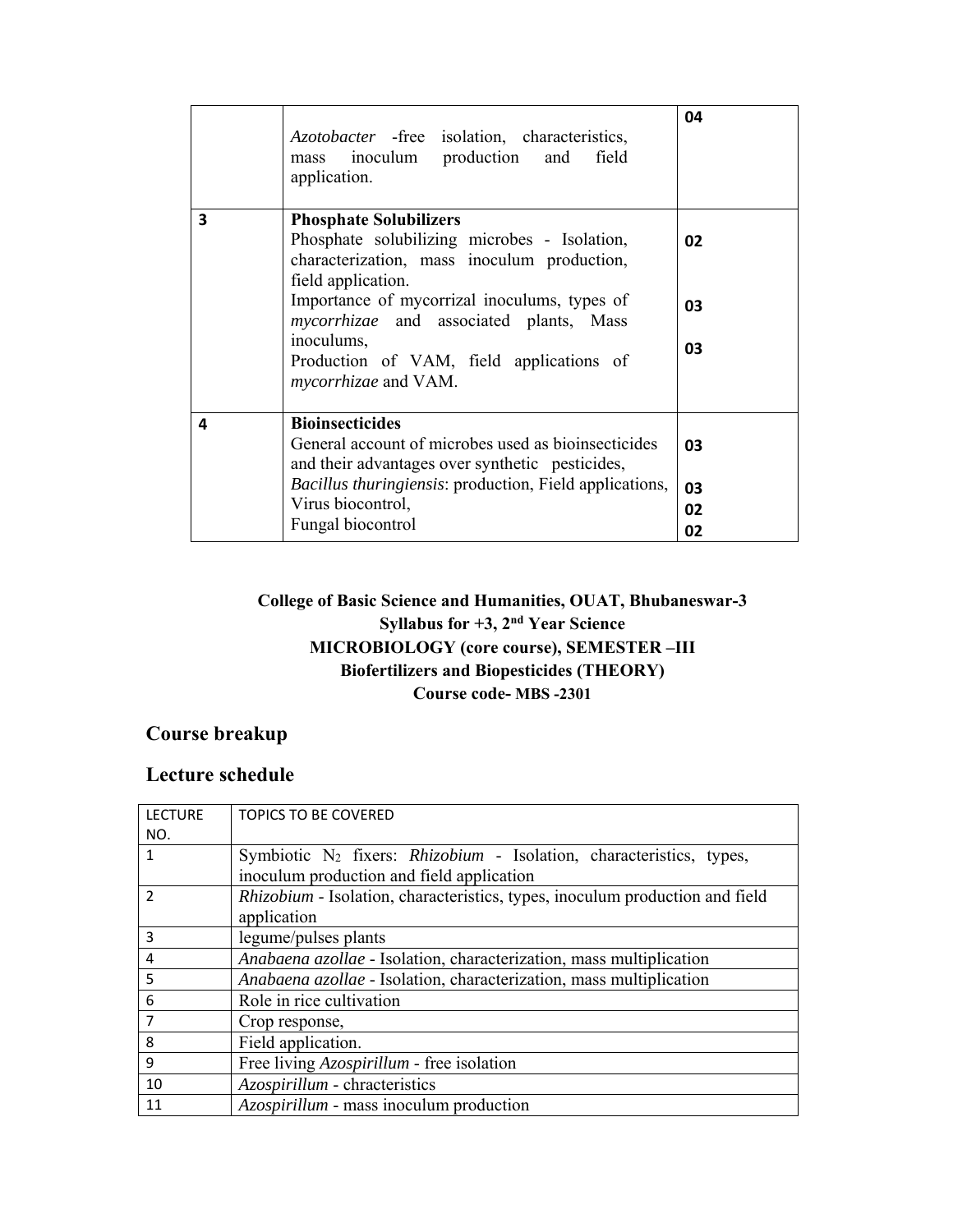| 12 | Azospirillum - field application                                                 |
|----|----------------------------------------------------------------------------------|
| 13 | Azotobacter -free isolation                                                      |
| 14 | Azotobacter -characteristics                                                     |
| 15 | Azotobacter - mass inoculum production                                           |
| 16 | Azotobacter -field application                                                   |
| 17 | Phosphate solubilizing microbes - Isolation, characterization                    |
| 18 | Phosphate solubilizing microbes -mass inoculum production, field<br>application. |
| 19 | Importance of mycorrizal inoculums,                                              |
| 20 | Types of <i>mycorrhizae</i> and associated plants                                |
| 21 | Mass inoculums,                                                                  |
| 22 | Production of VAM                                                                |
| 23 | Field applications of <i>mycorrhizae</i>                                         |
| 24 | Field applications of VAM.                                                       |
| 25 | General account of microbes used as bioinsecticides                              |
| 26 | General account of microbes used as bioinsecticides                              |
| 27 | Their advantages over synthetic pesticides                                       |
| 28 | Bacillus thuringiensis: production,                                              |
| 29 | Bacillus thuringiensis: production,                                              |
| 30 | Bacillus thuringiensis: Field applications,                                      |
| 31 | Virus biocontrol,                                                                |
| 32 | Virus biocontrol,                                                                |
| 33 | Fungal biocontrol                                                                |
| 34 | Fungal biocontrol                                                                |

## **College of Basic Science and Humanities, OUAT, Bhubaneswar-3 Syllabus for +3, 2nd Year Science MICROBIOLOGY (Generic), SEMESTER –III Applied Microbiology-I (THEORY) Course code- MBG-(T)-2303**

#### **Lesson Plan**

| Unit         | Topic Title                                                              | Lectures |
|--------------|--------------------------------------------------------------------------|----------|
| I            | <b>Unit I Soil Microbiology</b>                                          |          |
|              | Soil as a habitat for microorganisms;                                    | 02       |
|              | Diversity and distribution of microorganisms in soil;                    |          |
|              |                                                                          | 02       |
|              | Soil Microflora, bacteria, Fungus and actinomycetes.                     | 02       |
| $\mathbf{I}$ | Unit II Microbial Activity in Soil and Plant-microbe interaction         |          |
|              | Microbial degradation of cellulose, hemicelluloses, lignin and chitin;   | 08       |
|              | Microbial Pathogenicity: Virulence factors of pathogens: enzymes, toxins | 02       |
|              | (host specific and non specific);                                        |          |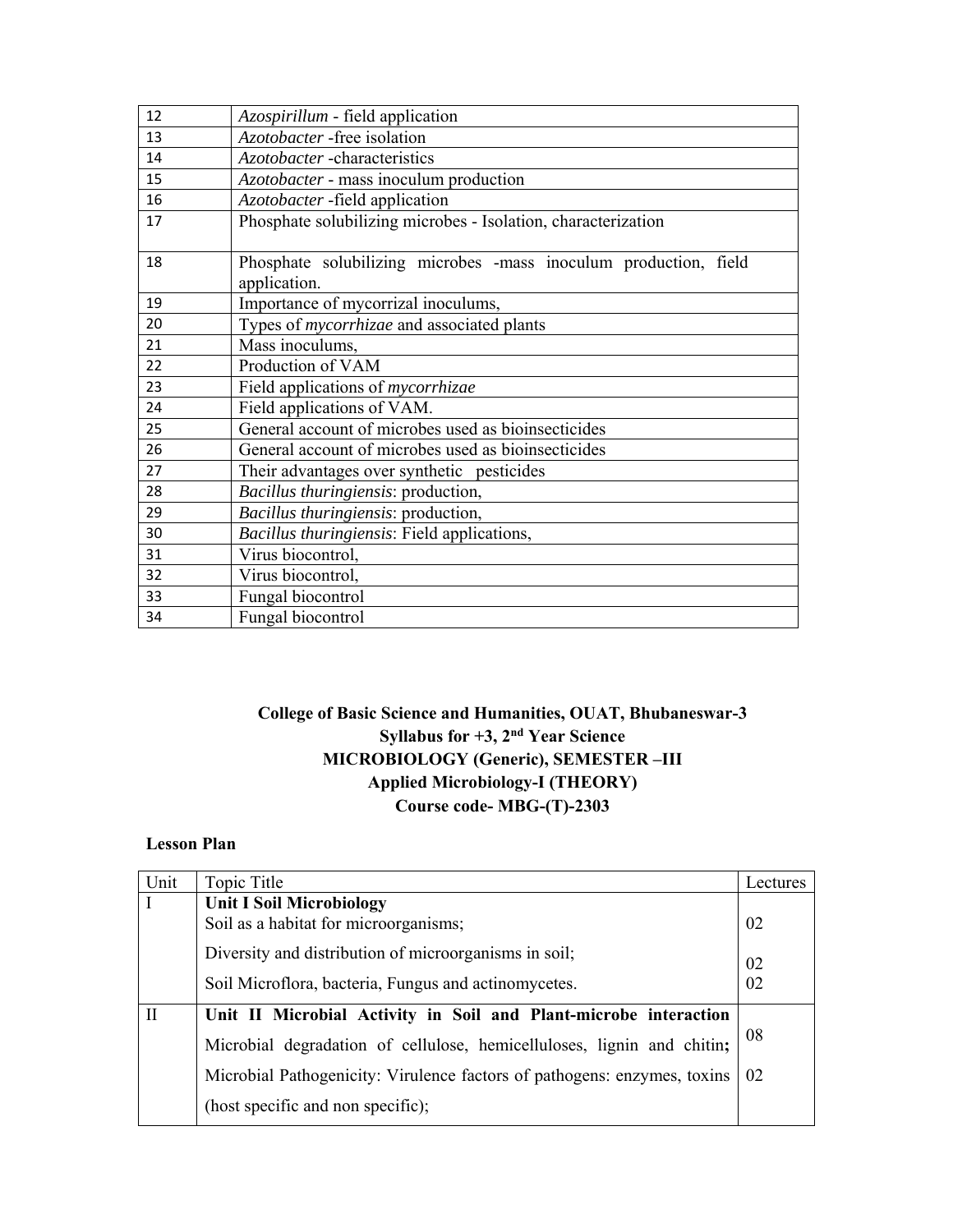|     | Effects of pathogens on host physiological processes,                                                     | 02 |
|-----|-----------------------------------------------------------------------------------------------------------|----|
| III | Unit II Water and Air Microbiology<br>Aquatic Environment: Microflora of fresh water and marine habitats, | 03 |
|     | BOD and COD;                                                                                              | 03 |
|     | Atmosphere: Aero-microflora and dispersal of microbes;                                                    | 02 |
|     | Sampling of air                                                                                           | 02 |
| IV  | Unit IV Microbial application in crop production                                                          |    |
|     | Plant growth promoting bacteria;                                                                          | 02 |
|     | Biofertilizers – Symbiotic (Rhizobium, Frankia), Non Symbiotic                                            | 05 |
|     | (Azospirillum, Azotobacter, Phosphate solubilizers);                                                      |    |
|     | Biopesticides, IPM;                                                                                       | 03 |
|     | Weed control.                                                                                             | 02 |
|     |                                                                                                           |    |
|     |                                                                                                           |    |

## **College of Basic Science and Humanities, OUAT, Bhubaneswar-3**

## **Syllabus for +3, 2nd Year Science MICROBIOLOGY (Generic), SEMESTER –III Applied Microbiology-I (THEORY) Course code-MBG(T)-2303**

### **Course Breakup**

| Lecture | Topics to be covered.                                 |
|---------|-------------------------------------------------------|
| No.     |                                                       |
|         | Soil as a habitat for microorganisms;                 |
|         | Soil as a habitat for microorganisms;                 |
|         | Diversity and distribution of microorganisms in soil; |
|         | Diversity and distribution of microorganisms in soil; |
|         | Soil Microflora, bacteria, Fungus and actinomycetes.  |
| 6       | Soil Microflora, bacteria, Fungus and actinomycetes.  |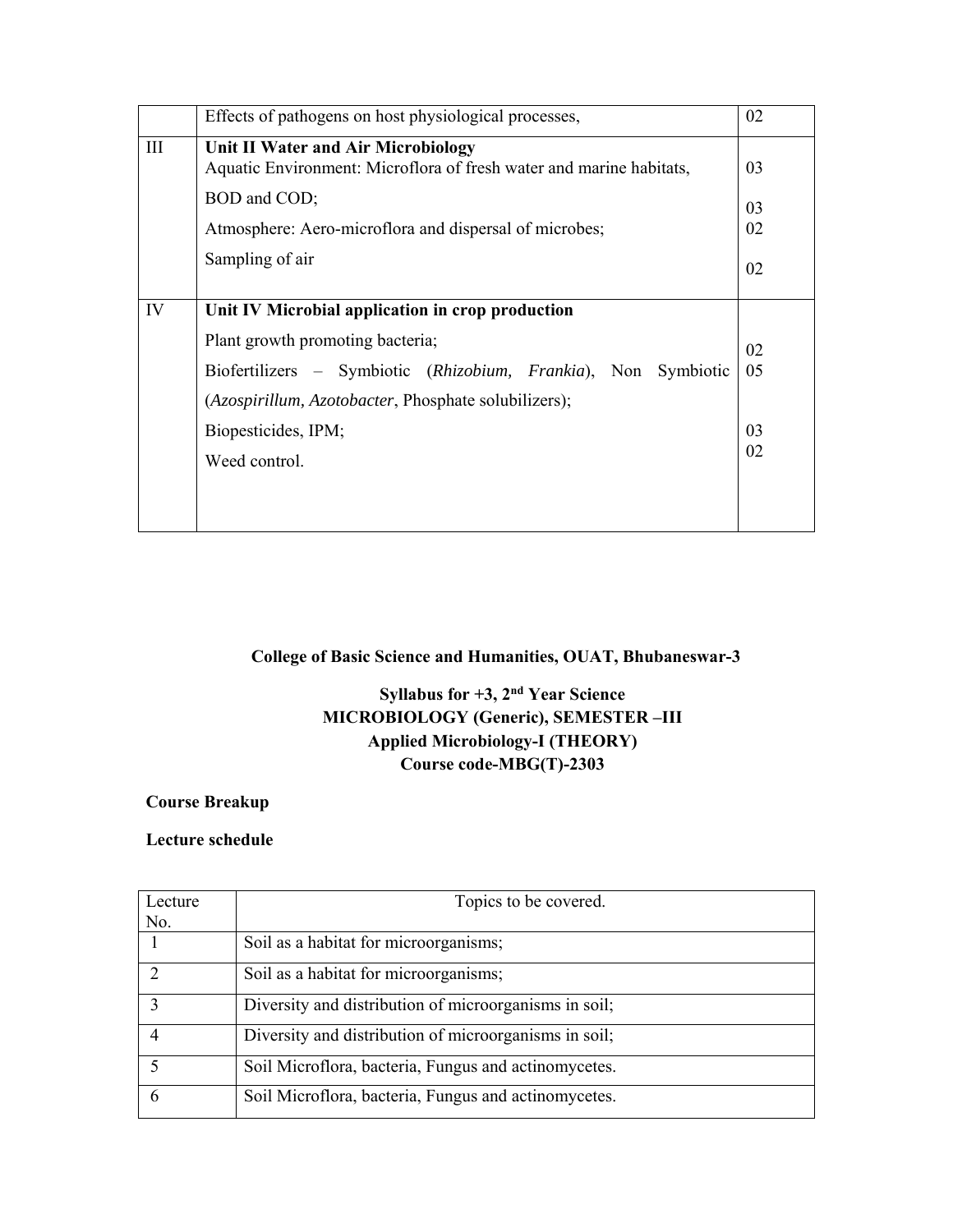| 7  | Microbial degradation of cellulose                                             |
|----|--------------------------------------------------------------------------------|
| 8  | Microbial degradation of cellulose                                             |
| 9  | Microbial degradation of hemicelluloses                                        |
| 10 | Microbial degradation of hemicelluloses                                        |
| 11 | Microbial degradation of lignin                                                |
| 12 | Microbial degradation of lignin                                                |
| 13 | Microbial degradation of chitin                                                |
| 14 | Microbial degradation chitin                                                   |
| 15 | Microbial Pathogenicity: Virulence factors of pathogens: enzymes, toxins (host |
|    | specific)                                                                      |
| 16 | Microbial Pathogenicity: Virulence factors of pathogens: enzymes, toxins (host |
|    | non specific);                                                                 |
| 17 | Effects of pathogens on host physiological processes,                          |
| 18 | Effects of pathogens on host physiological processes,                          |
| 19 | Aquatic Environment: Microflora of fresh water                                 |
| 20 | Aquatic Environment: Microflora of fresh water                                 |
| 21 | Aquatic Environment: Microflora of marine habitats                             |
| 22 | BOD and COD;                                                                   |
| 23 | BOD and COD;                                                                   |
| 24 | BOD and COD;                                                                   |
| 25 | Atmosphere: Aero-microflora and dispersal of microbes;                         |
| 26 | Atmosphere: Aero-microflora and dispersal of microbes;                         |
| 27 | Sampling of air                                                                |
| 28 | Sampling of air                                                                |
| 29 | Plant growth promoting bacteria;                                               |
| 30 | Plant growth promoting bacteria;                                               |
| 31 | Biofertilizers - Symbiotic (Rhizobium)                                         |
| 32 | Biofertilizers - Symbiotic (Frankia)                                           |
| 33 | Biofertilizers Non Symbiotic (Azospirillum)                                    |
| 34 | Biofertilizers Non Symbiotic (Azotobacter);                                    |
| 35 | Biofertilizers Non Symbiotic (Phosphate solubilizers);                         |
| 36 | <b>Biopesticides</b>                                                           |